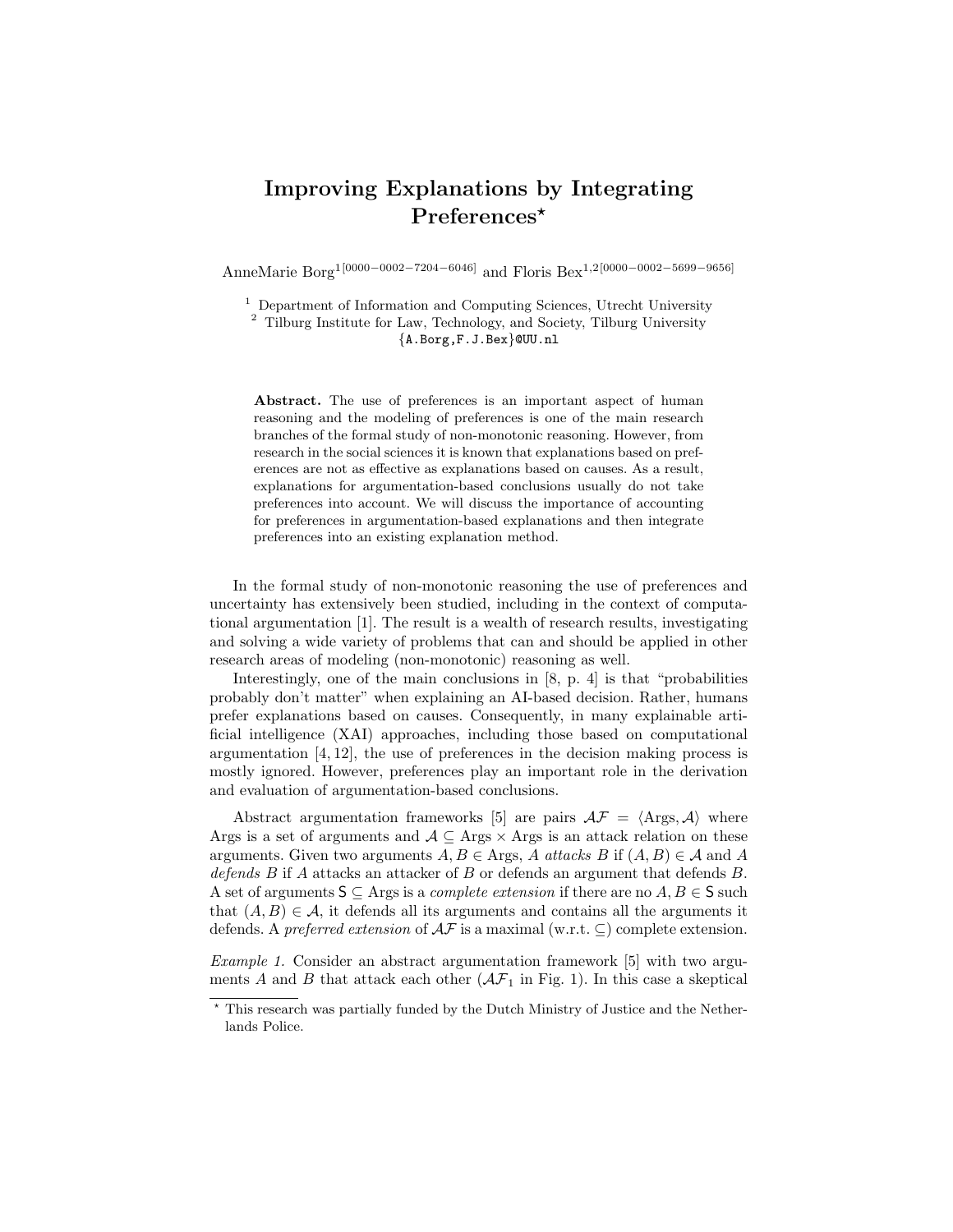reasoner will not accept any argument (i.e., the minimal  $(w.r.t. \subseteq)$  complete extension is empty), while a credulous reasoner might choose one of the arguments to accept (i.e., there are two preferred extensions:  $\{A\}$  and  $\{B\}$ ). Now, if A is preferred over B (denoted by  $B < A$ ) and, as a consequence, the attack from B to A is no longer successful  $(\mathcal{AF}_2$  in Fig. 1), both skeptical and credulous reasoners might accept A as the only conclusion.

$$
\mathcal{AF}_1: \quad \begin{array}{ccc}\n & & & \\
 & & & \\
\hline\n & & & \\
 & & & \\
\end{array}
$$

Fig. 1. Graphical representation of the argumentation frameworks from Example 1.

The preference for  $A$  over  $B$  in the above scenario is not taken into account in most of the literature on explanations for argumentation-based conclusions (see, e.g.,  $[3, 6, 7, 11]$ , yet it is the preference relation that changes the acceptability of the arguments in a crucial way. We therefore propose an explanation method in which the preference relation is part of the explanation.

In this work we extended the basic framework for explanations from [3] with a preference component. We choose this particular explanations framework since both acceptance and non-acceptance for both abstract argumentation [5] and  $\text{ASPIC}^+$  [10] can be provided by it. Given the space restrictions we discuss here only explanations for a credulously accepted argument in abstract argumentation under preferred semantics. We denote by Defending $(A, \mathcal{E}) = \{B \in \text{Args} \mid$ B defends  $A\}$  the set of all arguments that defend A in the preferred extension  $\mathcal E$ . An acceptance explanation for an argument A contains all the arguments that defend A in a preferred extension.

**Definition 1.** Let  $AF = \langle Args, A \rangle$  be an abstract argumentation framework and suppose that  $A \in \text{Arg}$  is part of a preferred extension. Then: Acc(A) = {Defending( $A, \mathcal{E}$ ) |  $\mathcal E$  is a preferred extension of  $\mathcal{AF}$  and  $A \in \mathcal{E}$ }.

At the Netherlands Police several argumentation-based applications have been implemented [2]. These applications are aimed at assisting the police at working through high volume tasks, leaving more time for tasks that require human attention. We will illustrate the notions in this abstract with an example based on a real-life ASPIC<sup>+</sup>-based application for online trade fraud (see [9] for more details on the application). This application can receive a variety of input information, for the sake of simplicity we provide here arguments rather than the underlying knowledge base and set of rules. The goal of the system is to determine whether it is a case of fraud or not.

*Example 2.* Consider the following arguments: the complainant delivered  $(A_1)$  or not  $(A_6)$ ; the counterparty delivered  $(A_3)$  or not  $(A_2)$ ; and the received product is fake  $(A_4)$  or not  $(A_5)$ . From this input, based on Dutch Criminal Law (i.e.,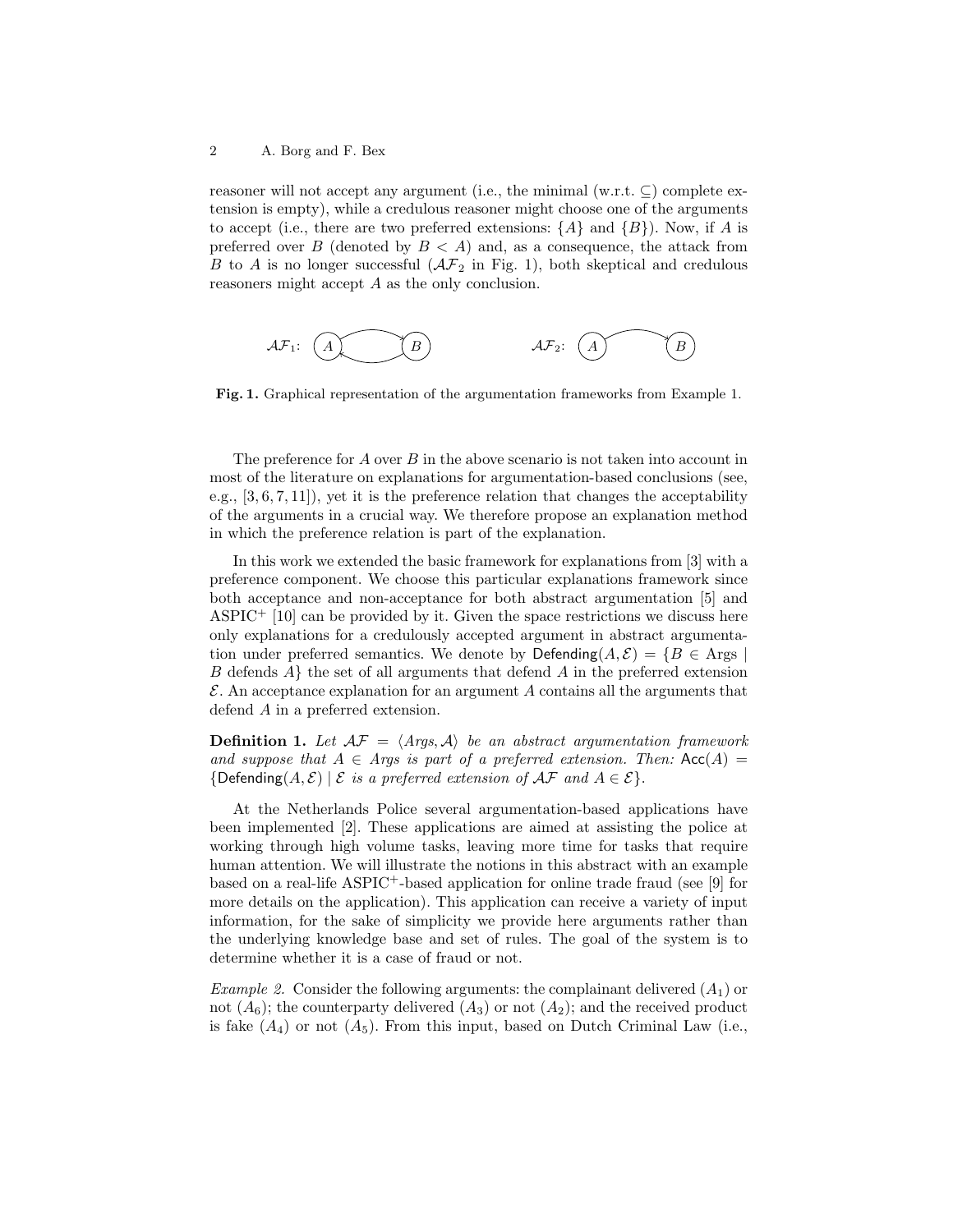Article 326) additional arguments can be derived: if the complainant delivered and the counterparty did not it is a case of fraud  $(B_1)$ ; if the counterparty did deliver but the product is fake, the received product is fake  $(B_2)$  and if then the complainant did deliver as well it is a case of fraud  $(B_5)$ ; if the complainant did not deliver it is not a case of fraud  $(B_3)$ ; and if the complainant delivered and the received product is not fake it is not a case of fraud  $(B_4)$ . The attacks between the arguments are based on the underlying structure: see Fig. 2.



Fig. 2. Graphical representation of the argumentation framework from Example 2.

A credulous reasoner under preferred semantics can accept arguments for a case of fraud as well as arguments for not a case of fraud. This follows since we have the following preferred extensions:  $\{A_1, A_2, A_4, B_1\}$ ,  $\{A_1, A_2, A_5, A_6\}$  $B_1$ ,  $\{A_1, A_2, A_5, B_4\}$ ,  $\{A_1, A_3, A_4, B_2, B_5\}$ ,  $\{A_1, A_3, A_5, B_4\}$ ,  $\{A_2, A_4, A_6, B_3\}$ ,  ${A_2, A_5, A_6, B_3}, {A_3, A_4, A_6, B_2, B_4}$  and  ${A_3, A_5, A_6, B_3}$ . Some example explanations are then:  $Acc(B_1) = \{\{A_1, A_2, B_1\}, \{A_1, A_2, A_4, B_1\}\}\$ and  $Acc(B_3) \in$  $\{\{A_3, A_5, A_6, B_3\}, \{A_5, A_6, B_3\}, \{A_6, B_3\}\}.$ 

In order to integrate the relevant preference relations between arguments into the explanations, we extend the basic explanations from [3] such that explanations become pairs: the first element contains the set of arguments as in Definition 1 and the second element contains the relevant preference relations.

**Definition 2.** Let  $\mathcal{AF} = \langle \mathit{Args}, \mathit{A} \rangle$  be an abstract argumentation framework, < a preference relation over Args and suppose that  $A \in \text{Args}$  is part of a preferred extension. Then Acc(A) = {(Defending(A, E),  $\Theta$ ) | E is a preferred extension of  $\mathcal{AF}, A \in \mathcal{E}$  and  $(B, C) \in \Theta$  iff  $C \in \mathsf{Defending}(A, \mathcal{E})$  or  $C = A$ ,  $(B, C) \in \mathcal{A}$ and  $B < C$ .

In words, the second element of an explanation is a set of pairs of arguments, such that the second argument is part of the basic explanation and the attack from the first argument is not successful due to the preference relation.

Example 3. According to Dutch Criminal Law, there is only a case for online trade fraud if the complainant delivered (e.g., paid or sent the agreed upon